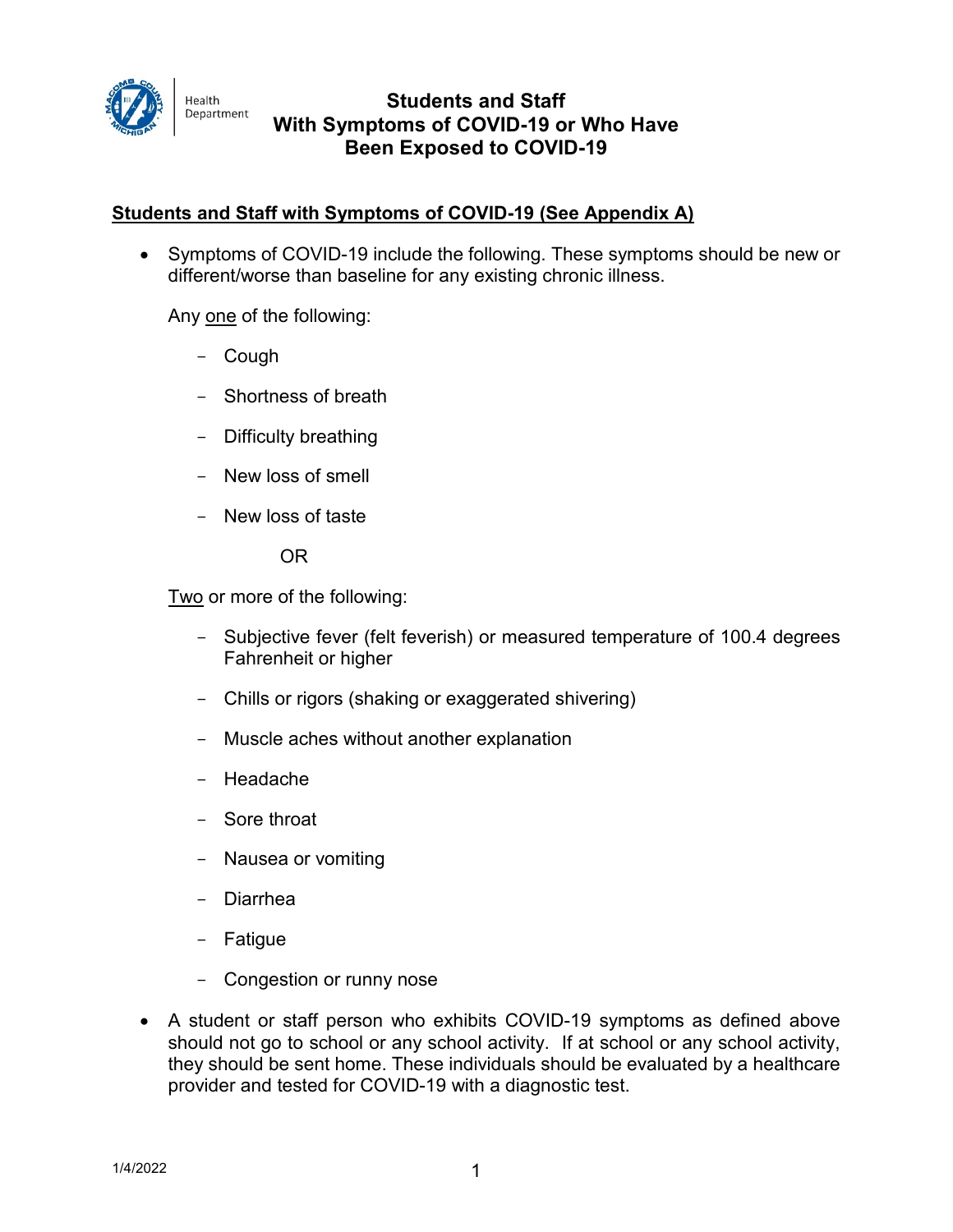• If at school or any school activity, the student/staff person should wear a face covering and wait in an isolation area away from other staff and students until they leave the school building.

### **Confirmed and Probable Cases of COVID-19**

- A person who has tested positive for COVID-19 is a confirmed case of COVID-19 if the positive test was a polymerase chain reaction (PCR) test and a probable case of COVID-19 if the positive test was an antigen test. A person with symptoms (previously described) and who has had close contact with a person who has tested positive for COVID-19 (PCR test or antigen test) is considered a probable case of COVID-19.
- School administration must report any student or staff person with confirmed or probable COVID-19 to the Macomb County Health Department (see Return to School Toolkit, Appendix C, COVID-19 Report Form).
- School administration must notify school staff and student families on the school's website when a student or staff person with confirmed or probable COVID-19 has been identified in a school maintaining the confidentiality of the student or staff person as required by state and federal laws. School administration may also choose to provide written notification to school staff and student families.

#### **Returning to School or Work**

- Students and staff with symptoms who test positive for COVID-19 or who are a probable case of COVID-19 may return to school/work if:
	- At least 10 days have passed since symptom onset and
	- At least 24 hours have passed since resolution of fever without the use of fever-reducing medications and
	- Other symptoms have improved
- Students and staff who never had symptoms but who test positive for COVID-19 may return to school/work if at least 10 days have passed since the date of their first positive COVID-19 test (provided no symptoms appeared during the 10-day period).
- Day zero (0) is the day of symptom onset or the day the positive test specimen was collected (if there were no symptoms). The isolation period ends at midnight on the last day of the isolation period. The last day of isolation is usually day 10 but may be a later day if symptoms have not improved or fever has not resolved for at least 24 hours without the use of fever-reducing medication.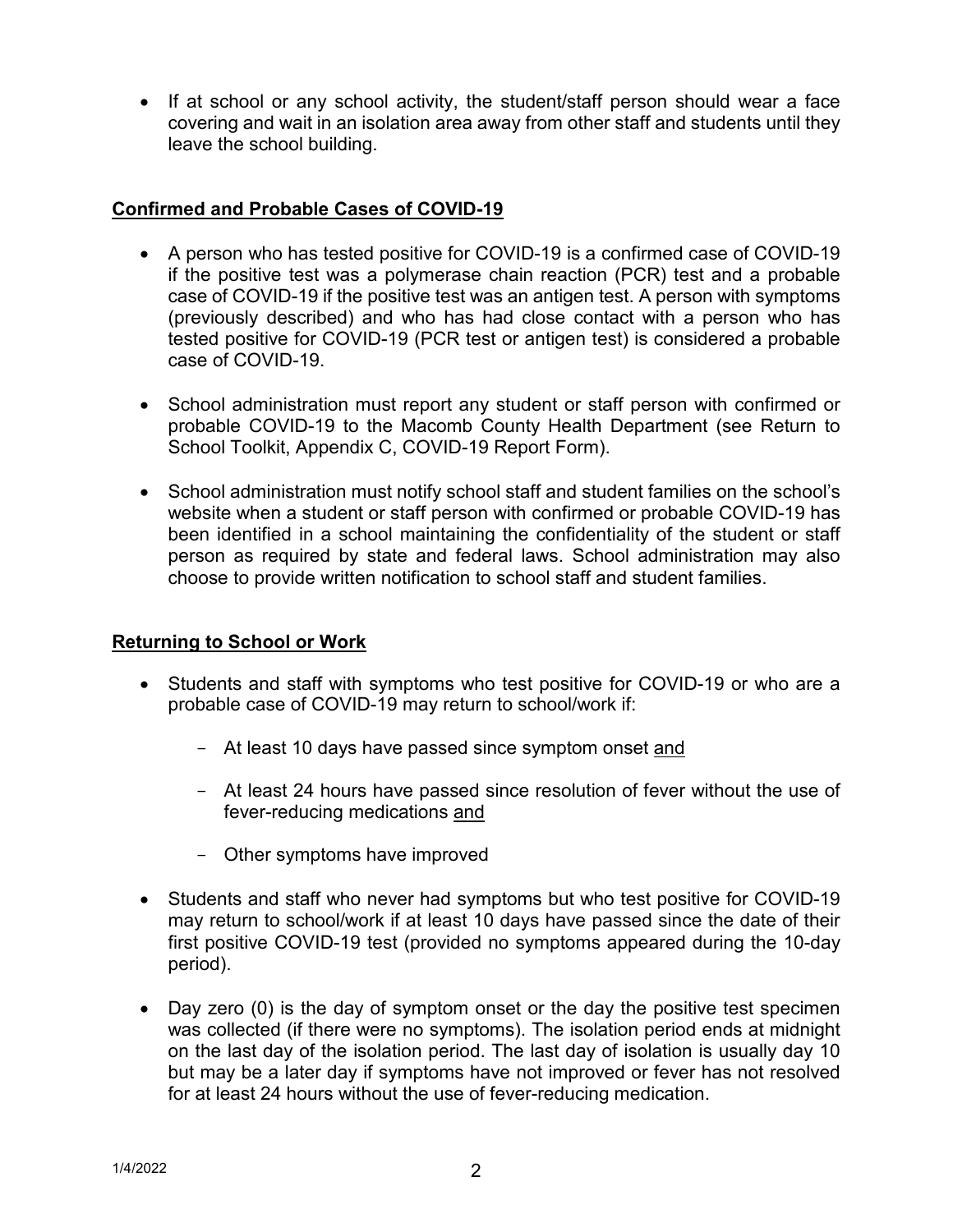- Students and staff with symptoms (previously described) who test negative for COVID-19 (with a PCR test) and who have had no close contact with a person who has tested positive for COVID-19 may return to school/work 24 hours after resolution of fever and improvement of symptoms.
- Students and staff with symptoms (previously described) who were not tested for COVID-19 and who have had no close contact with a person who has tested positive for COVID-19 may return to school/work 24 hours after resolution of fever and improvement of symptoms if they present a note from a healthcare provider that provides an alternative explanation for the symptoms. If a healthcare provider note is not available, the student or staff person may return to school/work if:
	- At least 10 days have passed since symptom onset and
	- At least 24 hours have passed since resolution of fever without the use of fever-reducing medications and
	- Other symptoms have improved

# **Students and Staff Exposed to COVID-19**

- The Macomb County Health Department will work with the school to identify close contacts of persons with confirmed or probable COVID-19 (see Return to School Toolkit, Appendix C, Case Report and Contact Tracing Form).
- A close contact is someone who has been within 6 feet of a person with confirmed or probable COVID-19 for a cumulative total of 15 minutes or more over a 24-hour period starting from 2 days before illness onset (or, for asymptomatic persons, 2 days prior to test specimen collection). The determination of close contact should be made irrespective of the use of face coverings.

#### **Students and Staff Exposed to COVID-19 in the Community or at Home**

- Students and staff exposed to COVID-19 in the community or at home must follow standard quarantine procedures and remain quarantined at home for 10 days after last contact with a person with confirmed or probable COVID-19. Day zero (0) is the day of last contact and the quarantine period ends at midnight on day 10.
- The quarantine period for household contacts is 10 days after the date the person with confirmed or probable COVID-19 completes the isolation period if ongoing close household contact cannot be avoided. If ongoing close household contact can be avoided, the quarantine period is 10 days after the date close household contact ended.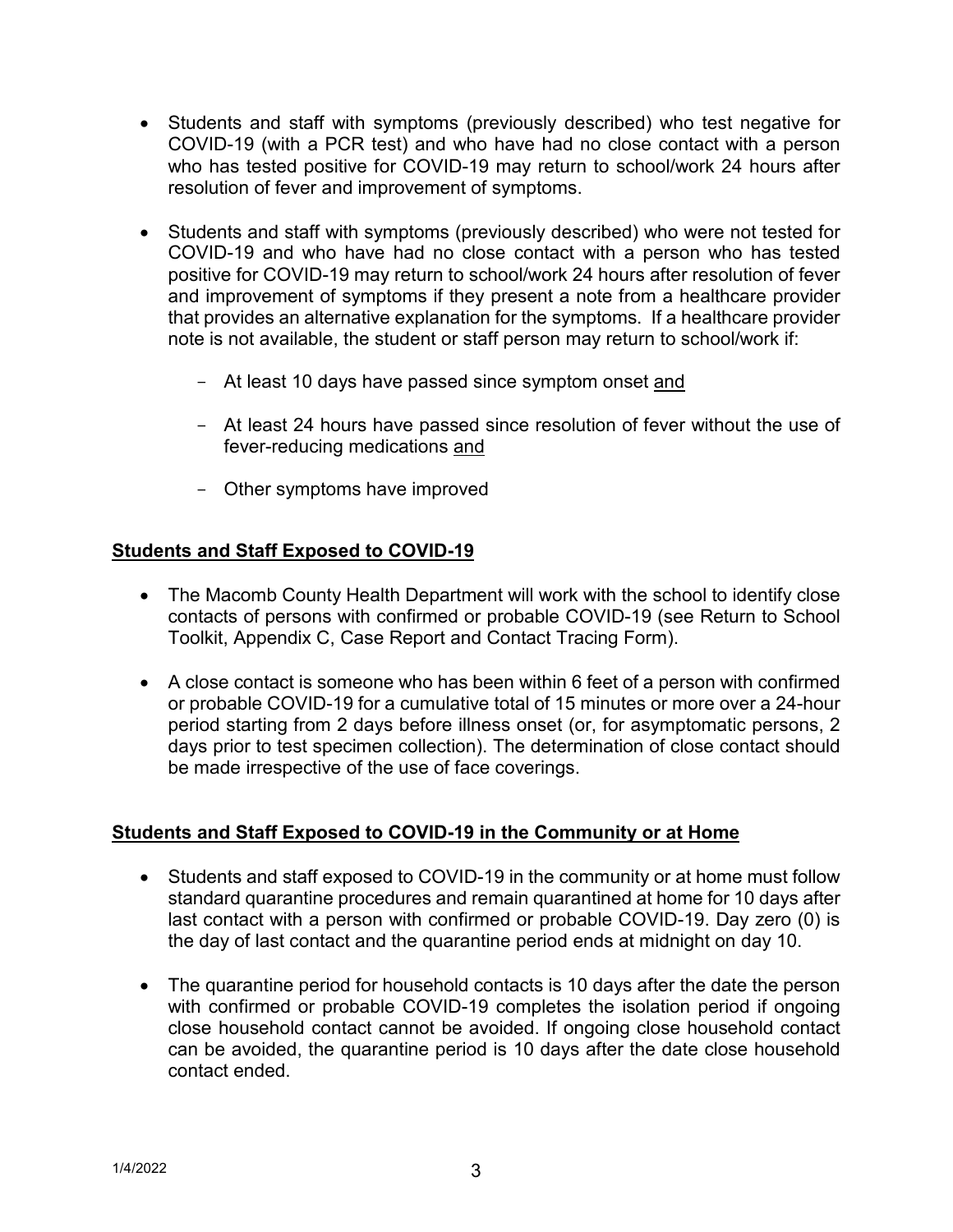- The quarantine period may be reduced to 7 days if the contact receives a negative viral (PCR or antigen) test performed at least 5 days after exposure.
- Quarantine is not necessary for the following persons:
	- Students or staff who have tested positive for COVID-19 in the past 3 months.
	- Students and staff who have been fully vaccinated against COVID-19 defined as 2 weeks or more following receipt of the second dose using a 2-dose series or receipt of one dose using a single-dose vaccine. It is recommended that fully vaccinated students or staff get tested 3-5 days after exposure (even if they do not have symptoms) and wear a mask indoors for 14 days following exposure or until they receive a negative test result.
	- Students or staff persons who are contacts of a contact.
- Students or staff who are close contacts and who test positive for COVID-19 must be reported to the Macomb County Health Department and managed as previously outlined.

# **Students and Staff Exposed to COVID-19 in a School Setting**

Students and staff exposed to COVID-19 in a school setting must be managed using the modified quarantine procedure outlined in Appendix B.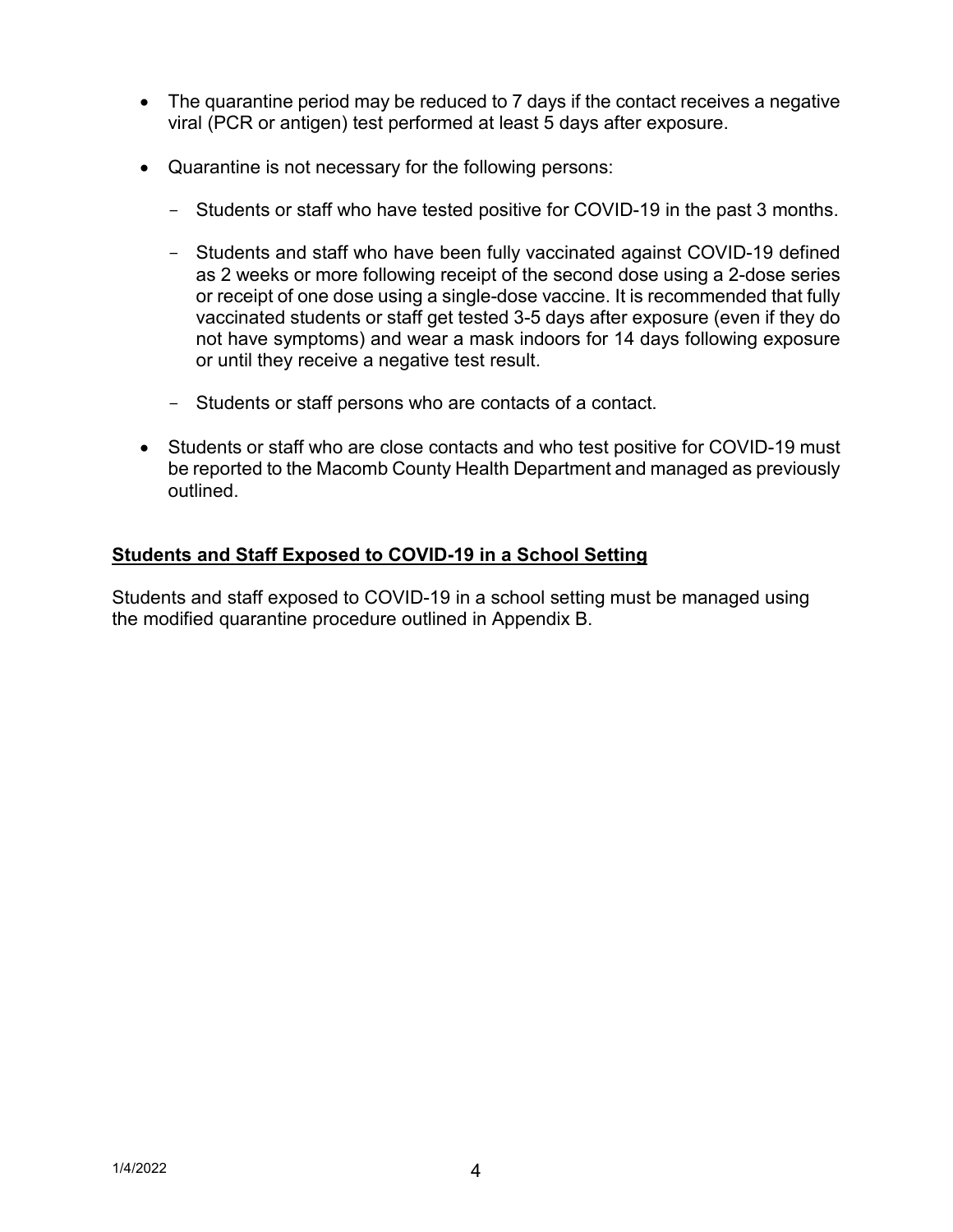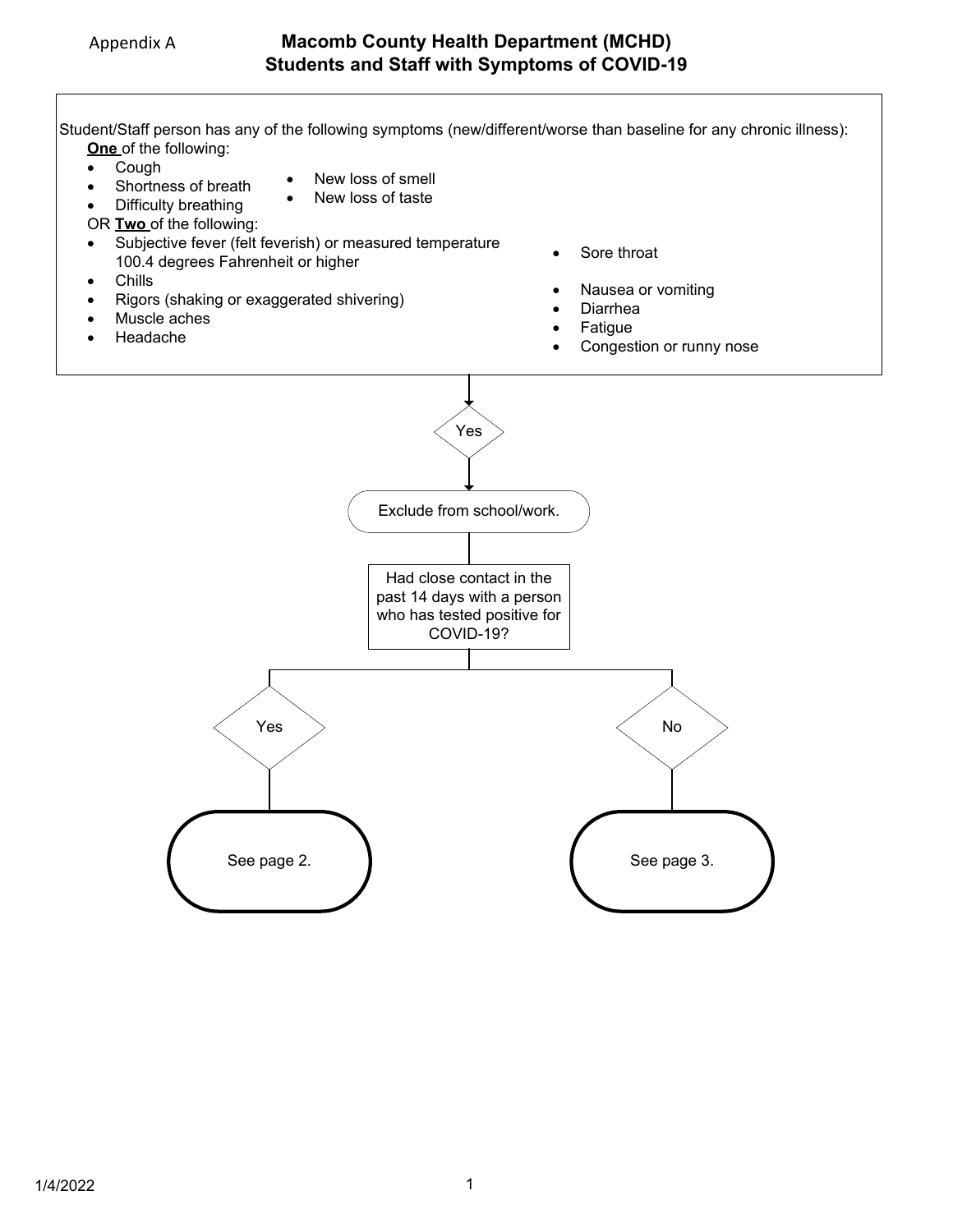

### **Macomb County Health Department (MCHD) Students and Staff with Symptoms of COVID-19**



<sup>\*</sup>Quarantine is not necessary for persons diagnosed with COVID-19 in the past 3 months or for persons fully vaccinated against COVID-19. The quarantine period may be reduced to 7 days if the contact received a negative viral (PCR or antigen) test performed at least 5 days after exposure.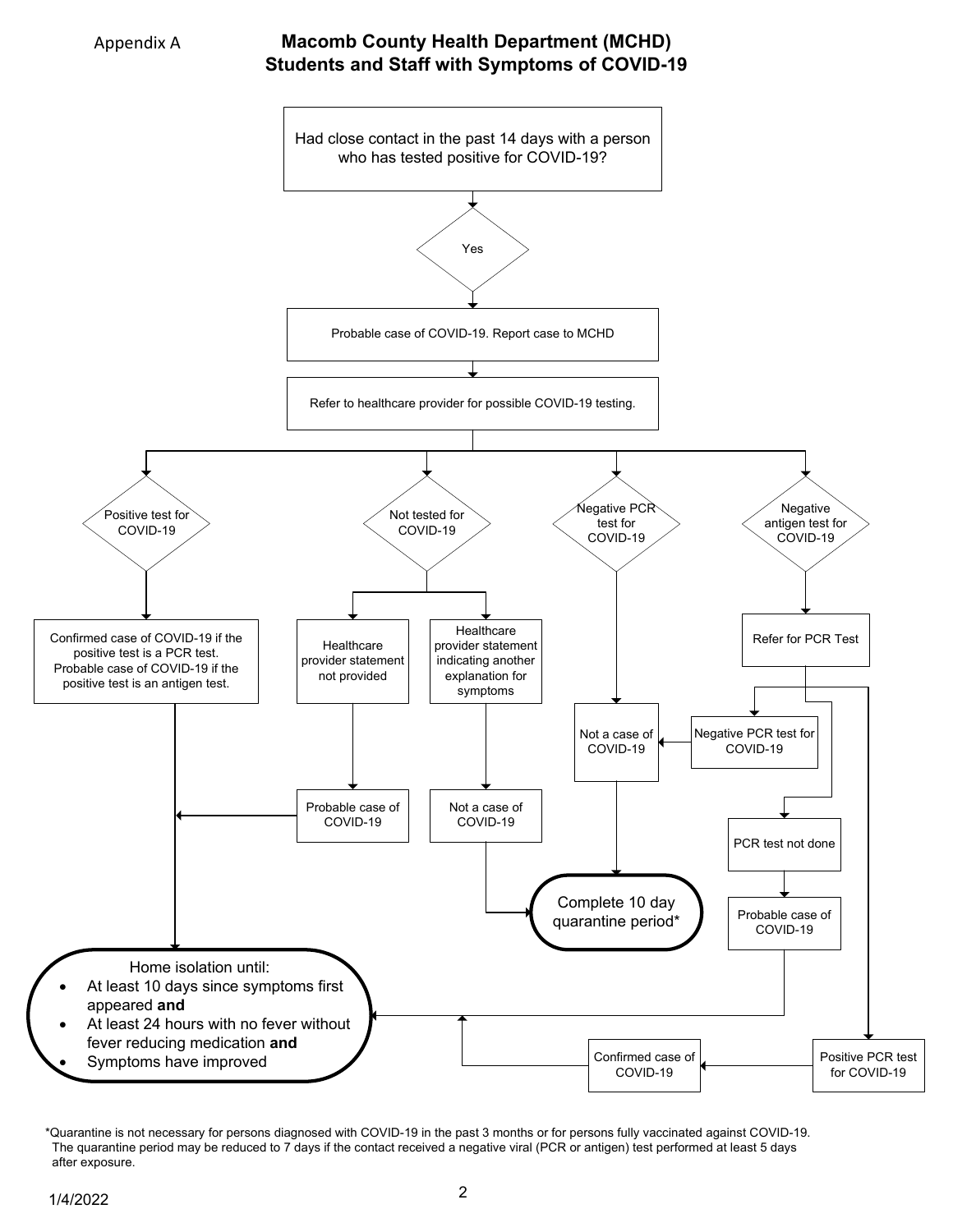

### **Macomb County Health Department (MCHD) Students and Staff with Symptoms of COVID-19**



\* These persons do not meet the definition of a confirmed or probable case and do not require contact tracing. However, since COVID-19 has not been sufficiently ruled out through testing, a period of isolation is still required.